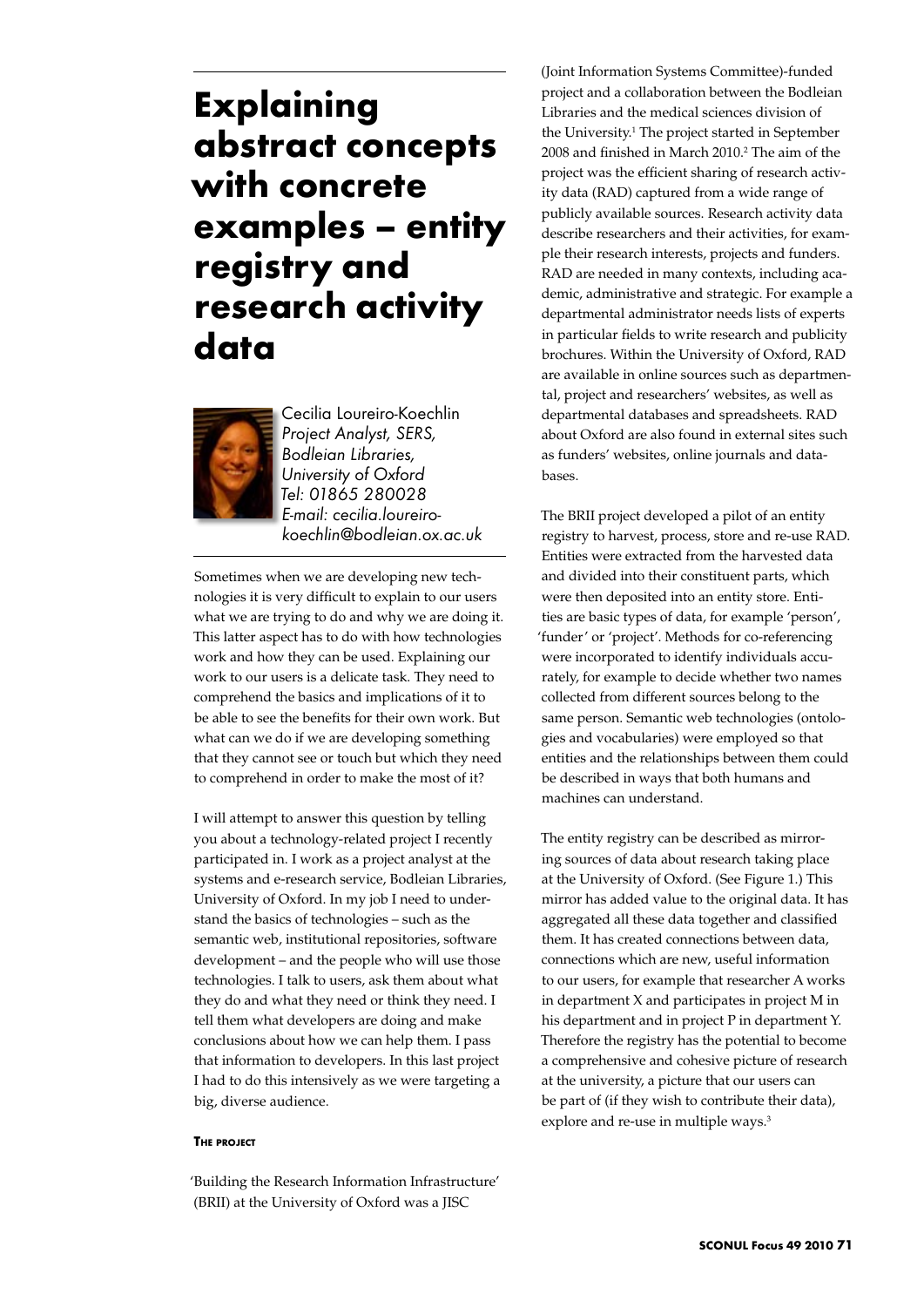

*Figure 1. The BRII entity registry*

The technologies used to develop the entity registry are advanced and one needs specific knowledge to understand and indentify ways to use them. We cannot expect everyone to be a technology expert. BRII stakeholders have usually asked questions such as: 'What is a registry? Is it a website? Is it a database? How do I get the data? Why do we need an entity registry if we have all these online sources freely available?' The answers to those questions are not straightforward and if they are not explained carefully they could lead to confusion.

### **From abstract concepts to concrete examples**

Because of its nature the entity registry has become an abstract concept to most of BRII's stakeholders, a concept that we have to explain by using a variety of strategies. The central objec-

tive of BRII was the development of the registry. However, we also developed two examples to show how anyone within the university could use the registry and its data. By 'anyone' I mean both users with some technical knowledge and users with no technical knowledge at all (except from browsing the internet). I am also referring to individual users, such as academics, or users as in departments or institutes. The two exemplars are different and target different kinds of users.

The first example is a themed website and it shows how data can be re-used to create new websites for different needs. Some technical knowledge is required to assemble the website and gather data from the registry. The sample themed website uses information about research opportunities in the medical sciences division to target potential graduate students. The idea for this website arose from a strategic priority expressed by divisional staff in charge of recruitment, who had indentified the needs of potential students. Its objective is to help students find information about their preferred research area, experts and supervisors. The themed website reorganises and displays sets of aggregated data collected from several departments within the medical sciences division. Little work was needed to build this website since most of its data were taken from the registry. Of course intensive work was needed initially to develop application pro-



*Figure 2. The Blue Pages homepage (work-in-progress version)*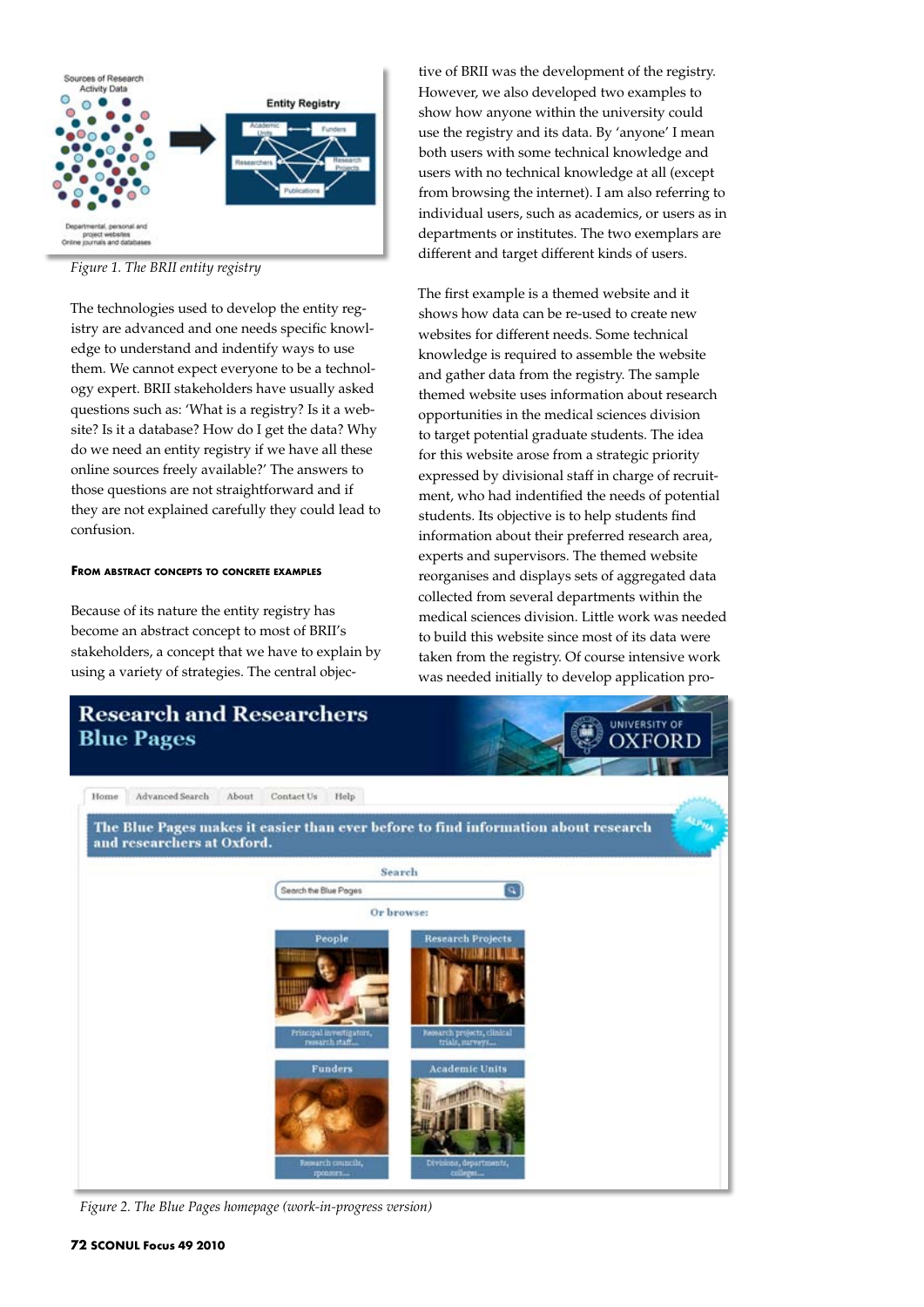

*Figure 3. Understanding the registry via the Blue Pages*

gramming interfaces (APIs) to access the registry. This website is just one example among the huge variety of possibilities for re-using RAD. We are always proposing ideas to our stakeholders – departments and individuals who may not identify immediate benefits for them – for example creating websites for multi-disciplinary collaborations where participants have different affiliations. Websites have the potential to help research dissemination and to increase visibility within and outside the university. Data can be gathered from researchers' departments, via the registry, and put together in one new website.

The second example is the 'Oxford Blue Pages'.4 (See Figure 2.) It is a directory of research expertise that offers several ways to view and search through RAD in the registry. It works like a search engine and can be used by anyone who knows how to surf the web. Users can browse or search through information by entering names or research keywords. The Blue Pages display the registry's entities in profiles: people (i.e. Oxford researchers), research projects (or research activities), funders (or sponsors) and academic units (e.g. departments, institutes). Data in profiles are organised in tabs, such as 'collaborators' and 'publications'. There are also links to more data in the registry (e.g. a link in a researcher's profile can take you to one of his project's profiles) or outside the registry (e.g. a link to a departmental website). The former links represent the connections made between data in the registry. These connections may have not been evident before the data were

harvested but are uncovered in the Blue Pages. For example, a researcher's biography might have been harvested from his departmental website whereas the descriptions of his projects were collected from different, disconnected departmental or project websites.

During the development of the Blue Pages we ran more than 30 tests with a variety of staff members. We asked them to perform a series of tasks in the Blue Pages and to give us their opinion afterwards. The feedback was rich both in terms of software usability and in terms of user engagement.<sup>5</sup> It was surprising to see how users gained better understanding of

the registry by testing the Blue Pages. Before the tests, users thought that the Blue Pages were the actual registry. This does not mean that users now know what the semantic web is or how the registry has been developed. What I mean is that after testing the Blue Pages they recognised that there is a store which they can use to obtain data about research in the university. (See FIgure 3.) These data can be accessed via the Blue Pages or via the APIs developed by BRII. They understood that the store was mirroring data from other sources and they could identify them by looking at the source links available in the Blue Pages. Finally, they also understood that the registry had created connections between data and that these were valuable pieces of information which could be exploited in many ways.

## **Conclusions**

Developing exemplars together with the registry and running user tests are by no means easy tasks. They have required an important amount of time and effort. This experience has confirmed how users can understand some technologies better by using simpler tools that keep those complex technologies behind curtains and present them in ways designed to fit into the users' work. These strategies fulfilled two purposes: they allowed us to explain our work and allowed users to understand it, and they allowed users to tell us what they wanted from the registry.

Engaging with users is critical. We have to make the effort because although we are developing